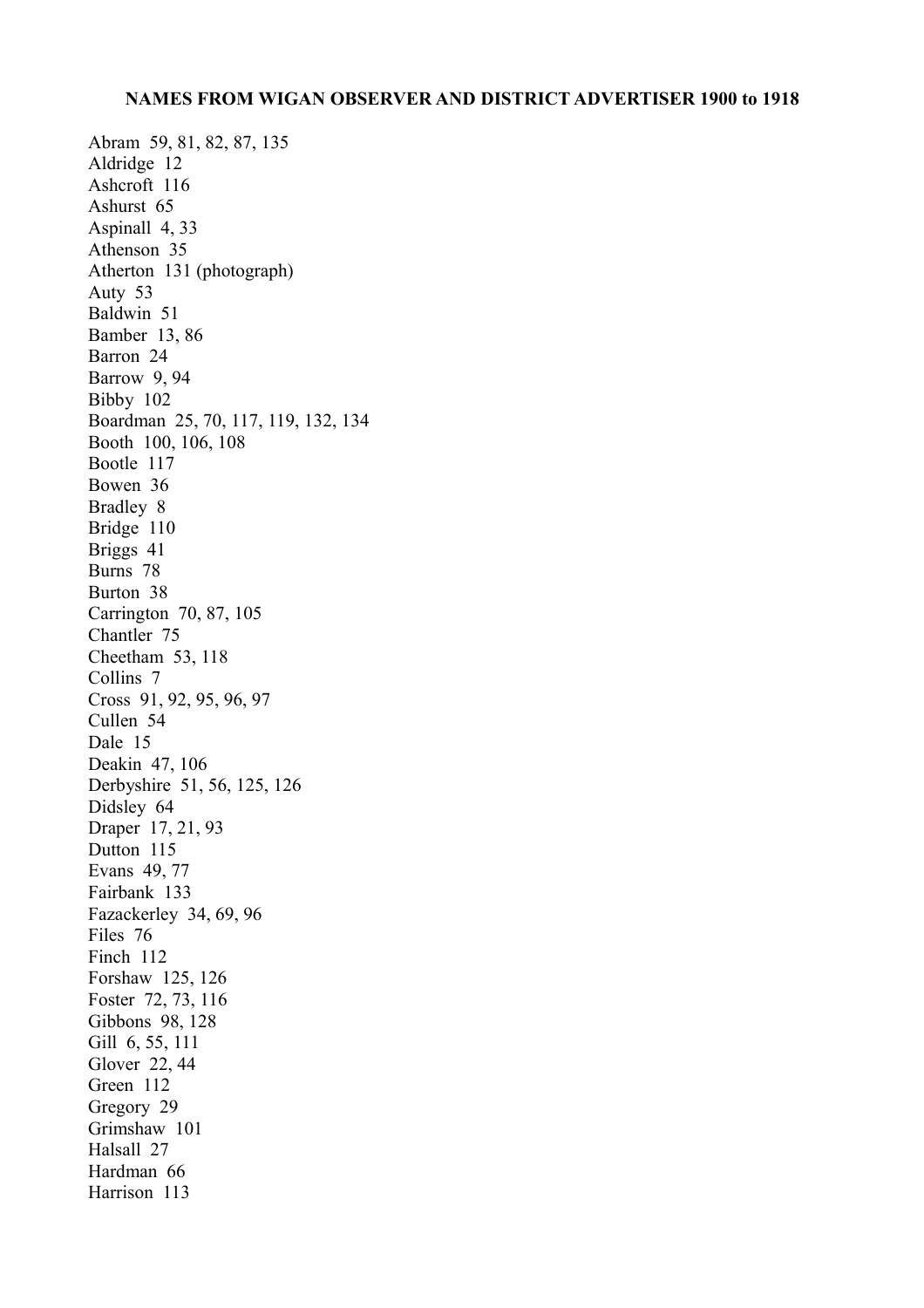Hart 39 Hesketh 49, 121 Higham 78 Holcroft 69 Hooper 42 Howard 86 Hughes 80, 83 Hunter 10, 58 Johnson 120, 129 Kershaw 114 Kilbey 57 King 109 Kirby 89 Lamb 10 Lawson 79 Longton/Langton 20, 62, 78 Mailey 72, 73, 113 Malley (Mailey?) 136 Marsden 85 Marshall 5 Mason 77 McAlpine 85 McDonald 63 Metcalfe 40 Minnion 43 Moore 50 Moss 114 Murphy 90 Ode 107 Ollerton 116 Peach 29, 52 Peet 78, 127 Pilkington 31, 61 Prescott 28, 88, 105 Preston 67 Rigby 130 Rimmer 18 Robinson 91, 92, 94 Rotherham 84 Rothwell 26, 62 Roughley 19 Royle 45 Seddon 20 Sellars 103 Simm 2, 11, 48 Smith 23, 24 Spencer 71, 72, 73, 98, 124 Stopford 58 Sturgiss 1 Sutton 76, 94 Taverner 45 Taylor 68